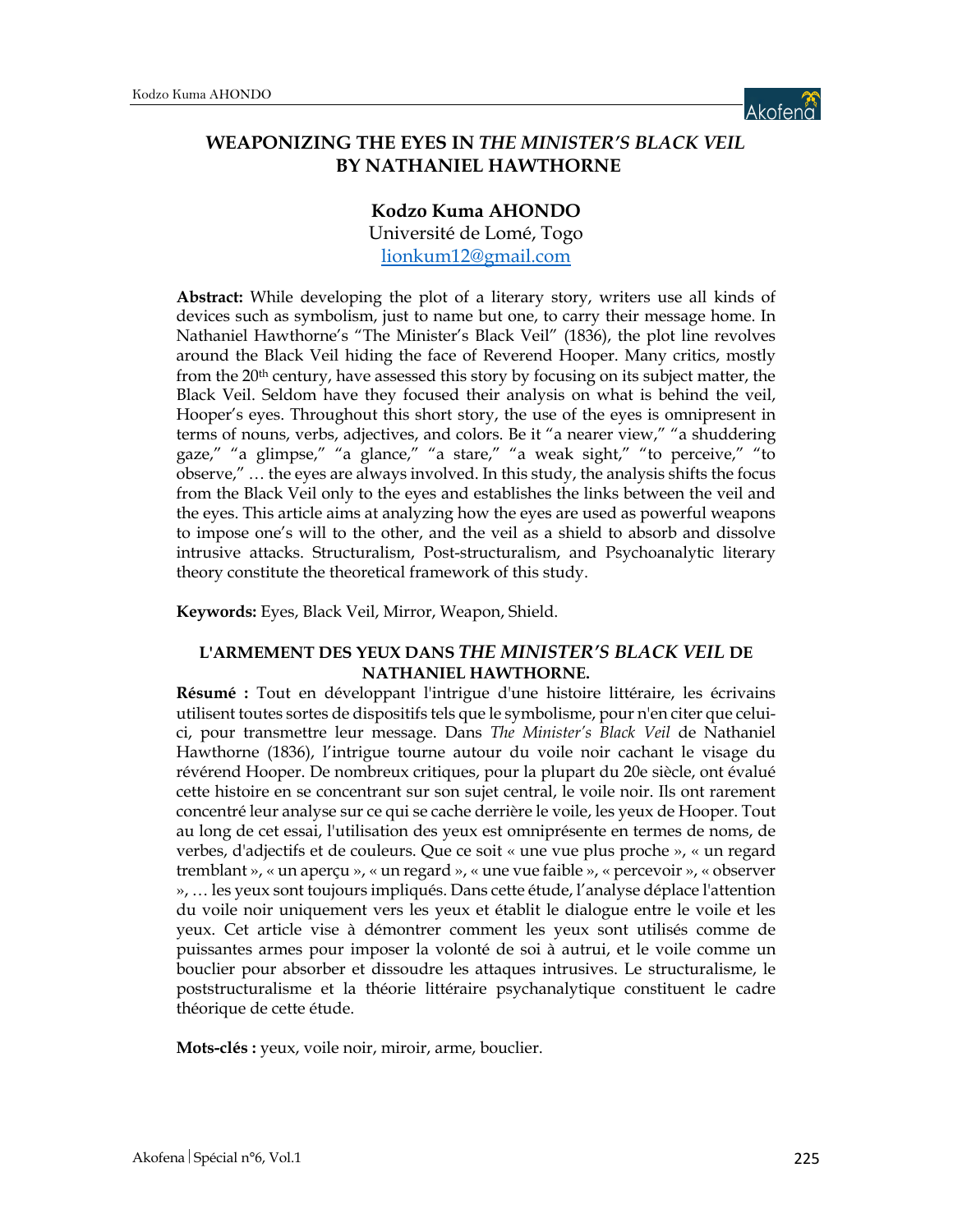

### **Introduction**

Hawthorne's *The Minister's Black Veil* has been critically assessed over the century, but because "… the veil fosters confusion and antagonism," (Saunders**,** 2012, p. 420), and it "is more complex than it appears on the surface," (Santangelo, 1970, p. 67), it is vital to note that "By allowing readers to see how their predecessors have looked at, into, through, behind, and around "The Minister's Black Veil," this commentary is intended to illuminate all the explored potentials and to generate new insights and perspectives" (Newman, 1987, pp. 8-9). One of these predecessors (critics), William Bysshe Stein (1955, p.392), has it that "the parable of the black veil is the story of betrayal, of a man of God turned antichrist".

Another critic, Ronald E. Sheasby (2001), put it this way: ""The Minister's Black Veil," narrated omnisciently by an author who omits as much as he describes, is the story of the Reverend Mr. Hooper, a New England Puritan who arrives for meeting one Sunday wearing a mysterious double-folded black veil" (p. 385). And again, Newman observes that "when readers look at "The Minister's Black Veil" the text becomes a mirror wherein they see reflections of themselves, of their concerns and their preoccupations" (p. **7**). Still there is room for Tim Deines (2005) to inquire:

What is the reader to do with this tragic information in the footnote about an accidental killing by a historical person, whose reasons for wearing his veil, moreover, "had a different import" from the ones that concern our Parson Hooper?

Deines (2005, p.181)

And one more aspect that needs to be borne in mind is that "Hawthorne inherited the psychology, but not theology nor the morality of his Puritan forebears" (Fogle, 1948, p. 344). While some of these critics focus their insight on the very nature of the conflicting relationship between Reverend Hooper and God, the nature of the conflict in the story, others look for its meaning, and others are still puzzled by the para-text elements. "New England Puritanism as it existed in the past and remained a force in Hawthorne's own time" (Miller, 1988, p. 18), the Black Veil serious calls into question its self-righteousness and its predestination principles. Robert E. Morsberger (1973, p.456) argues that to Puritans "Anything less than absolute perfection was absolute corruption". This rigid approach to theology has underestimated the permanent sinful nature of mankind, and even overlooked its mazy implications. The Puritan community with its demands became a social pond wherein hypocrisy, untruth, and falseness reign. The Black Veil has become that permanent stumbling block to the New England Puritan community in this short story. On this issue, Samuel Coale (1993, p.84) insists that "The image takes the people's gaze and becomes a fetish; the story is replete with gazing. And it is precisely the gaze of the people and the gaze behind the veil that this study is about. It seeks to analyze how Hawthorne uses the eyes as a power weapon to subdue the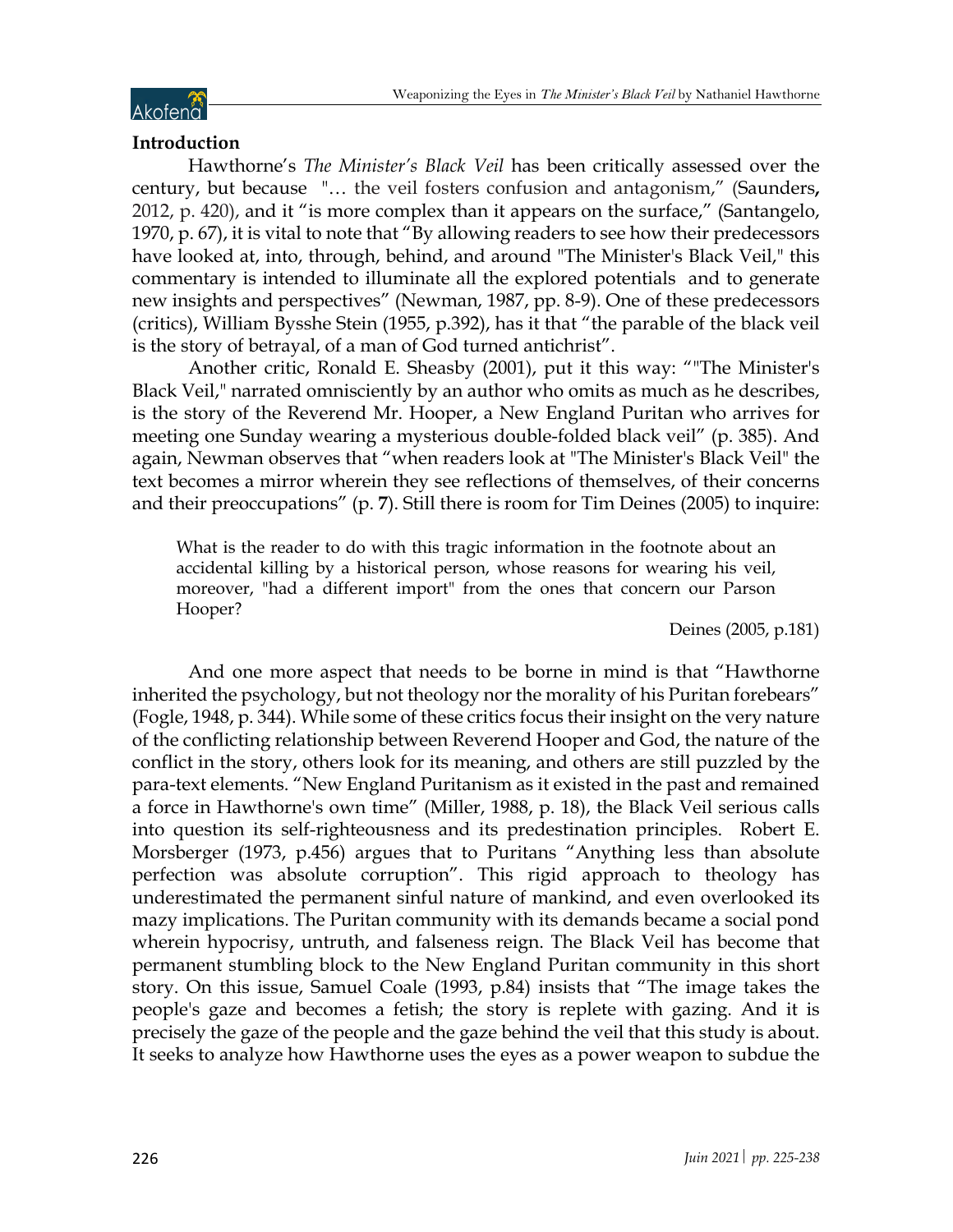other, and how the Black Veil operates both as a lens to gauge the Puritan society and a shield to absorb and dissolve the attacks (interpretations, rumors…) thereof.

Judith P. Saunders observes that "The protagonist's purposes have been analyzed, for example, from historical, biographical, theological, psychoanalytical, intertextual, receptionist, and semiotic perspectives" (p. 420). In the context of the current study, psychoanalytic literary theory, structuralism, and poststructuralism serve as bedrock to the analysis. Psychoanalytic criticism is applied because the story involves the Id, the Superego, and the Ego; structuralism is used because the story, a parable, nurtures the concepts of Signifier and Signified, and revolves around binary oppositions; and poststructuralism is called for because Reverend Hooper challenges the existing structure of Puritan society on one hand, and the multiple but non-static meaning (yet to be constructed) of the Black Veil to different people

### **1. The genesis of the Black Veil: Weapon and Shield**

The genesis of the Black elaborates on period before Reverend Hooper decides to put on that piece of crape, the serious reflections he conducted and the expectations and the challenges he foresaw before accepting to don the veil. It also scrutinizes the nature and the function of the eyes in this story, the veil, and its function at a personal as well as at community level. Moreover, this section examines the influence of reflective surface on the protagonist.

#### *1.1 Hooper Discovers Man's Sinful Nature as a Minister*

The job of a minister or a preacher as a shepherd over souls is extremely demanding. The shepherd must constantly be on the alert, on the watch as to ensure both the physical and the spiritual development of his "sheep." He must see to it that each "sheep" behaves well in the eyes of the Lord, their Maker. This task is highly demanding because the minister has the same nature as the sheep he is to lead. This is the situation of Reverend Hooper whose job is far much complex due to the rigid and uncompromising Puritan doctrine. Hooper has certainly committed a sin, but this is not our concern here. That sin makes him realize one thing: if the minister who is the guardian of spiritual values (well trained) can fall in sin, how easily would that be for the sheep? With the sin, Reverend Hooper has lost his innocence and clearly seen the true sinful nature of mankind. As he realizes the situation, he must change strategy to save his sheep. "Mr. Hooper had the reputation of a good preacher, but not an energetic one: he strove to win his people heavenward by mild, persuasive influences, rather than to drive them thither by the thunders of the Word." (Hawthorne, 1836, p.3) Here at least we can see that Hooper used gentle and persuasive means to uplift his people. Through the Freudian psychoanalytic approach, one can realize that the minister discovered that what the rigid Puritan norms (the Superego) demands is too high for the sinful nature (the Id) of mankind, and as a result people (the Ego) turned either hypocritic or fanatic. So, Hooper wants the Puritans to reconsider their social norms (Superego) taking into account the very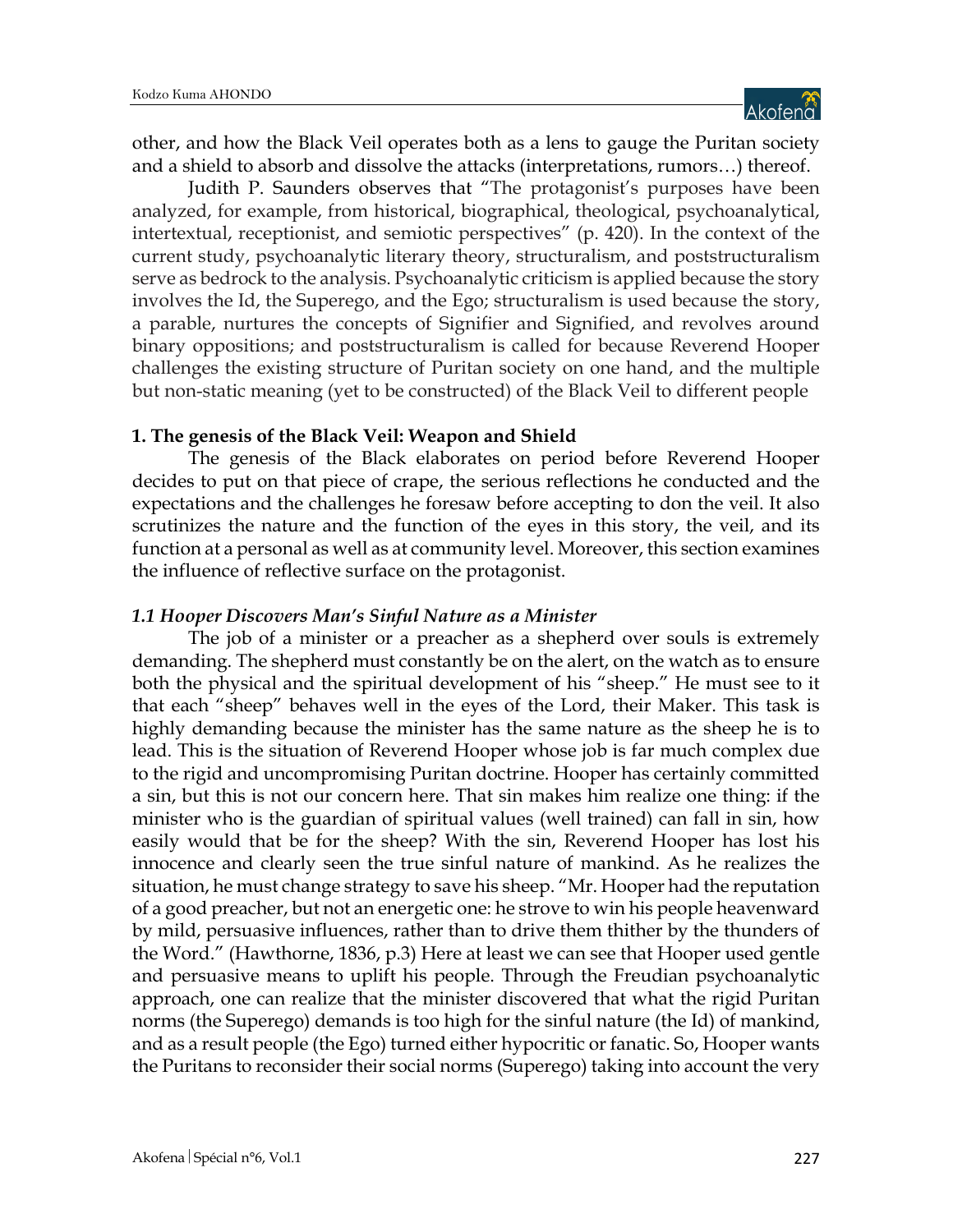sinful nature of their Id in order to have a more balanced, convenient, and truthful Ego.

Reverend Hooper felt like what John Bunyan (1956, p.28) explained: "I saw that I wanted a perfect righteousness to present me without fault before God, and this righteousness was nowhere to be found, but in the person of Jesus Christ". So, if no one is that holy, why do Puritans behave as if they were better than others? To Hooper they failed to realize the hypocritical life they were leading. Santangelo anew observes that "Initially the recognition of evil leads to isolation which then causes subject to realize that he is a unique moral personality and to feel himself cut off from human community." (p. 61) Hooper's deep thoughts were at that level. But it is very dangerous as we will develop the idea. "The problem at this point is to reintegrate and to strike an adequate balance of the head and the heart. The worst effect of isolation leads to the Unpardonable Sin." (Santangelo, p.61) Hopper became what William James called "The Sick Soul" (Morsberger, 1973, p. 460). Because "Evil so permeates the soul that he can see the world only in black" (Santangelo, 1970, pp.61-62). By seeing the world in black, which is the true sinful nature of mankind that they seem to ignore, the minister puts himself in great danger to rescue them. On this issue, Thomas F. Walsh (1959) reveals that:

The Minister's Black Veil" is a psychological study of a man whose mistaken notions about the nature of evil prompt him to attempt the salvation of his fellow men by a method which seriously endangers his own salvation: the donning of the black veil.

Thomas F. Walsh (1959, p.404)

The veil has an aspect of self-punishment of a certain secrete sin. Robert E. Morsberger (1973, p.458) maintained that "There is an extremism in this unreasonable self-abasement that is a spiritual flagellation and may be an inverted pride". Yet, Reverend Hooper strongly believes that his method will force the Puritans to reconsider the very premises of their spiritual lives. Such were the thoughts of the minister after realizing his sinful nature and that of every man. Donning the veil has multiple functions, among which the hiding of his eyes where his fellow could read guilt, and shame, and teaching them a life lesson on their true sinful nature.

# *1.2 The eyes and the veil*

The eyes and the veil are two strongly related symbols in this short story though the veil overshadows the eyes. In the context of this study the focus is rather on the role of the eyes, and the dialogue they establish with the veil. As J. Hillis Miller (1988, p.16) observed, the Minister "has covered over all but two of those features or marks by which we ordinarily interpret a person's mind and feelings from his or her face". Reverend Hooper covers all his face except for the mouth and the chin. He could have hidden his forehead, nose and mouth as Ninja and Special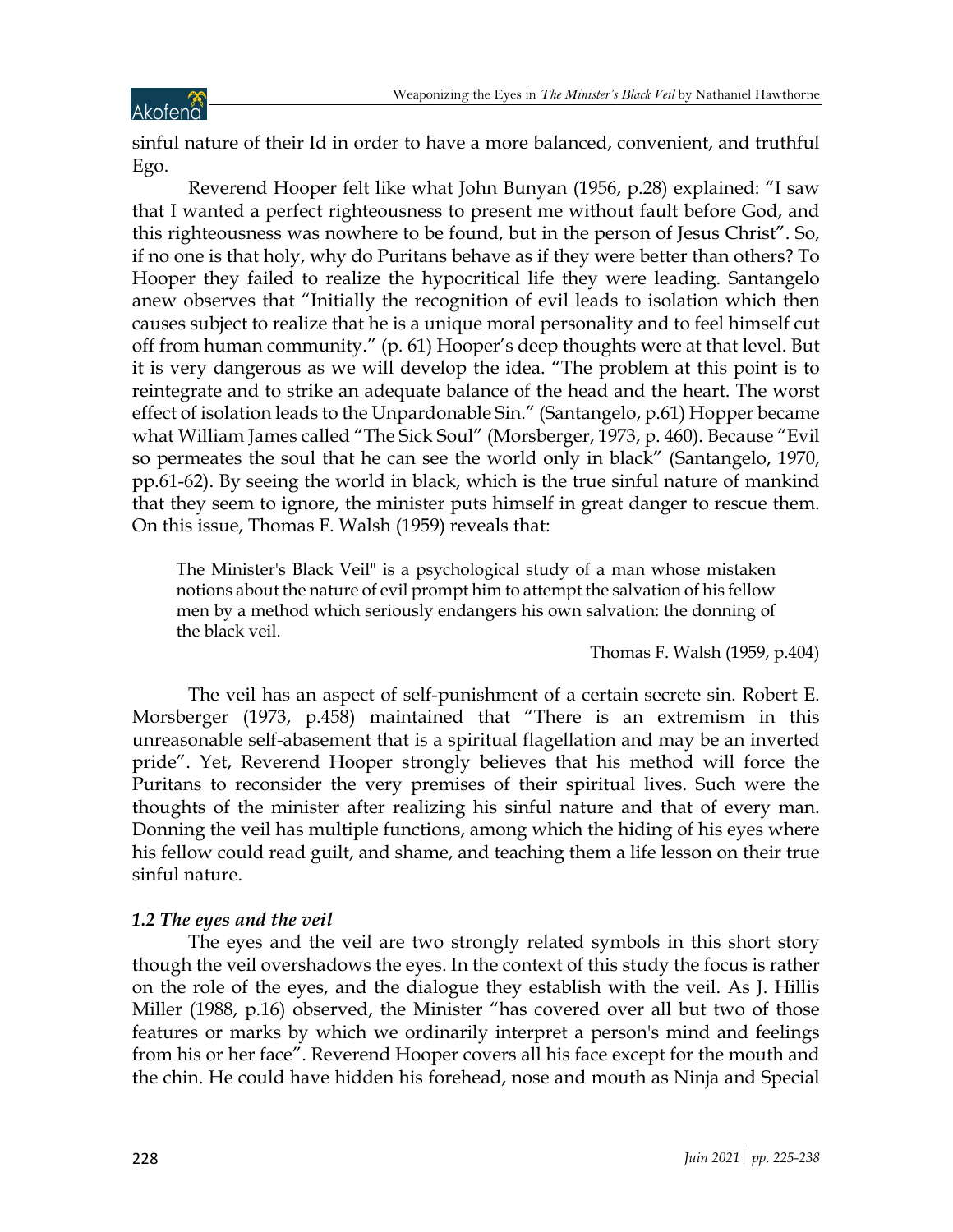Forces do, leaving free access to his eyes. Or he could have masked his nose and mouth like the case of Covid-19 face mask. He could have put on a white veil, but he deliberately donned a black veil to hide his eyes. By doing so, "the detached narrator does not lead us into his mind; voice is muted, and his motives remain hidden behind the mask; he has little dialogue, but twice when he speaks, it is in desperation (Morsberger, p. 460). Because Hooper knows people can have direct access to his mind and decipher his motives through his eyes.

# *-The nature of the eyes*

"Eyes are probably the most important symbolic sensory organ. They can represent clairvoyance, omniscience, and/or a gateway into the soul. (Jaffe, et al. 2001) This account on the eyes is corroborated by Simon Baron-Cohen when he speculates that it "is probably what gives us such a strong impression that the eyes are 'windows to the soul'" (Saunders, p. 422). For the others to read this "language of the eyes" and be able to judge him is what Hooper fears most. That is why he refuses to any mortal to see his eyes and they are unworthy of judging him since they all are sinners, maybe some are even worse than him. Reading Reverend Hooper's eyes is very crucial, especially to his fiancée, Elizabeth. "What grievous affliction hath befallen you," she earnestly inquired, "that you should thus darken your eyes forever?" (Hawthorne, 1836, p. 8) But "In refusing to meet her eyes, he undermines an important mechanism for assessing commonality of purpose and sympathy. Even as he reiterates his devotion to Elizabeth, Hooper shuts down an important communication route, deliberately and permanently" (Saunders, p. 426). Hooper deems it necessary to protect himself from the eyes of the others before he can save them.

# *-The eyes as weapons*

Trudier Harris (1978, p.54) asserts that "Eye contact is both real and symbolic confrontation, be it for purposes of communion, seduction, or conquest". To have the upper hand Hooper prevents this eye contact because he is using them as weapons to impose and dictate his will. Using his eyes as weapons, "Hooper renders those around him less "powerful"— more vulnerable—in their relations with himself. He has reduced their ability to understand and anticipate his actions and, as the story's narrator points out, they "don't like" this disadvantaged position" (Saunders, 2012, p.423). Reverend Hooper is a shrewd strategist who has already sorted out his weaponry before starting the war on the Puritan community. The veil serves as a shield in the war and a symbol of the lesson he wants to teach them.

# *-The veil as a shield*

It is commonly accepted that "Looking someone in the eye is a western custom of honesty. In this way covering of the eyes, by wearing a helmet, sunglasses, etc. can mean mystery, not seeing the complete truth, or deceit..." (Jaffe, et al. 2001)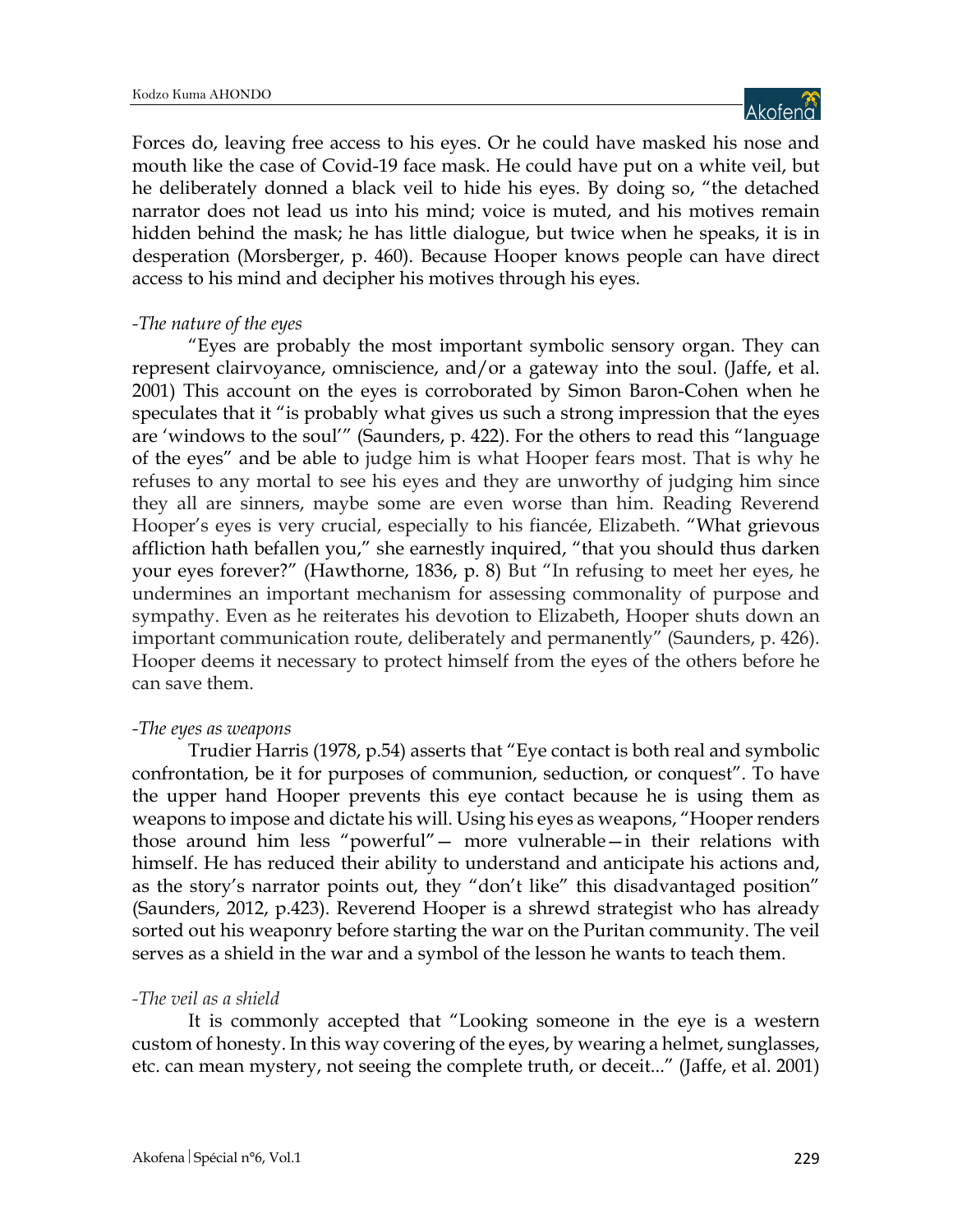# Akofena

Knowing that the eyes are a gate to his soul, Reverend Hooper **"**effectively prevents members of his community from observing, monitoring, and interpreting his gaze" (Saunders, 2012, p. 423). Here the veil is used as a shield to prevent the other from effectively reading his soul in his eyes. This is what prompts Ronald E. Sheasby (2001) to argue that:

Hooper, having committed some sort of secret sin and finding himself aware of similar sins on the part of others, dons the veil for a dual purpose: to shield others from seeing his secret sin, but also to shield himself from the secret sins of others.

Ronald E. Sheasby (2001, p.386)

This veil-shied is designed to ensure his security in the community. Moreover, because "The eye often means judgment and authority**,"** (Jaffe, et al. 2001), Hooper cannot afford venturing in his newly discovered sinful and probably hypocritical community with no security mechanism. He is very aware of the eyes being a weapon and a source of unfathomable powers. Since the veil-shield is well set, people feel insecure and project negative thoughts on the minister. Samuel Coale (1993, p.83) noted that "The experience of the veil itself, apart from speculation, suggests dread, horror, terror, and fear, something in league with corpses and the burial ground". And this is exactly what the whole atmosphere in the story is all about: negative energies. Even the doctor of Milford felt the same way: "The black veil, though it covers only our pastor's face, throws its influence over his whole person, and makes him ghostlike from head to foot" (Hawthorne, p. 4). The shield spreads all over his body, a perfect refuge.

Yet, other critics contended the veil is the mark of alienation. Santangelo (1970, p.64) claims that "The alienation works two ways. The veil covers his face and metaphorically hides the true self". Alienation or not, the veil is an integrated part of Hooper's security mechanism. On the other hand, the veil "forces Father Hooper to see the world in a different perspective. The black veil forces him to see everything in darkness, certainly a single vision" (p. 64). This to Hooper is the actual image of society. Veiling the eyes is, in short, shielding Hooper's Achille's heel, so the minister could easily and effectively deliver his blows to the Puritan community as to teach them a life lesson: You are all sinners, no more no less.

# *1.3 The mirror*

Hooper's eye-veil security mechanism is meant to subjugate the Puritans. But this system shows some limit on reflexive surfaces. "In passing mirrors and looking at his reflection in the water, he also shudders in horror. The original dread that impelled him to wear the black veil reawakens when he sees himself as others see him" (Santangelo, p. 64). Reflexive surfaces are natural weapon-shield elements that fire back at the minister with the same intensity his gaze delivers. The only weapon able to neutralize his eye-veil weaponry is the mirror or any reflexive surface. At the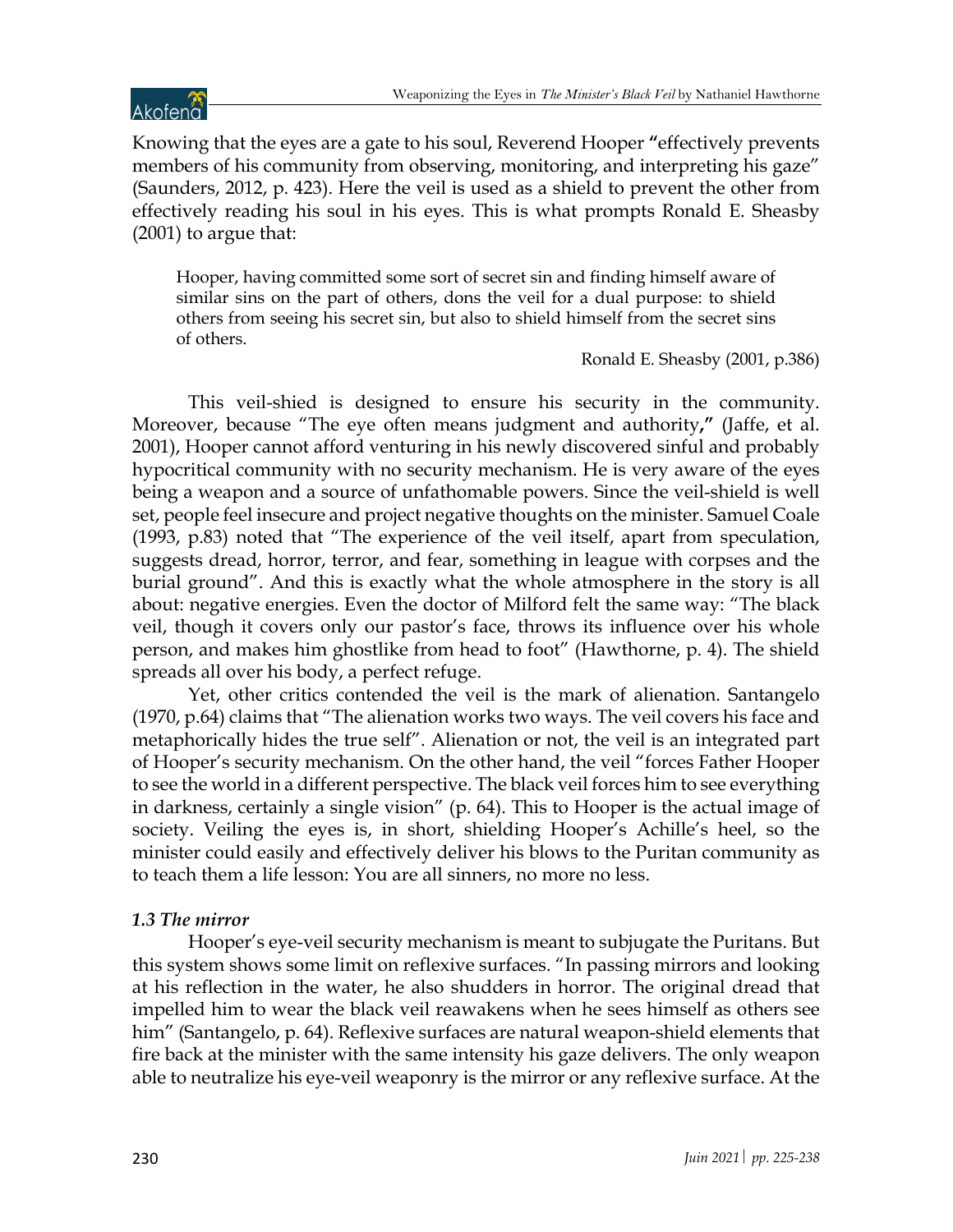wedding, Hooper could not stand to see his own image in the looking glass. "At that instant, catching a glimpse of his figure in the looking- glass, the black veil involved his own spirit in the horror with which it overwhelmed all others" (Hawthorne, p.6). The reflect of his own image is the most power weapon that seriously disturbs him. This also suggest that Reverend Hooper has surely committed a sin that will later consider in this paper.

# **2. Sunday morning, afternoon and evening**

Now that the power and the role of the eyes and the veil have been assessed, let us consider their implication. This section scrutinizes how the minister imposes his ideas of the sinful nature of every human being and his attitude on the Puritan community.

# *2.1 The sunday morning service*

Here goes Hooper with the veil (shield) on his face. And a profound shock spread across the congregation. This is the conflict or the problem in the story. On one hand, the conflict starts with the veil. In a binary opposition structuralist approach, Hooper is opposed to the Puritan society (individual vs. society), the black veil to brightness of the day (sun day), certitude of knowing their pastor to the doubts and uncertainty the veil project. On the other hand, the veil in a poststructuralist view, means different things to different people. Meaning is dynamic rather than static and ready-made to decode. At the first sight of the veil everyone is searching for its meaning for themselves. This process of binary opposition and longing to get the meaning of the veil "involves both Hooper and his congregation, the desire to read the veil as the specific sign of some specific reason for it, and the experience of gazing upon the veil itself, with all the effects that it creates" (Coale, p. 81). It is important to note the congregation has also used their eyes to fire on the veil. There is a social pressure on the minister as much as he is a matter of discomfort to them. It was a dialogue of pressures. The eyes were at war. The minister was victorious because of his veil (shield). The narrator said, "Such was the effect of this simple piece of crape, that more than one woman of delicate nerves was forced to leave the meeting-house…. the pale-faced congregation was almost as fearful a sight to the minister, as his black veil to them" (Hawthorne, 1863, p.3). The minister read the Holy Book this time with a dark sight which is the sight of conscious sinner. The congregation is also in viewed in black, their true sinful nature. The sermon that day was about secret sin Hooper invited them to realize. Though he probably committed a sin, Hooper could simply go on like the other member of the community and no one may find. But because of his position and having a sharper consciousness, he wants this hypocrisy to stop. Behind his veil-shield "A subtle power was breathed into his words" (p. 3). And he was serious on this issue of secret sin to a point that "Each member of the congregation, the most innocent girl, and the man of hardened breast, felt as if the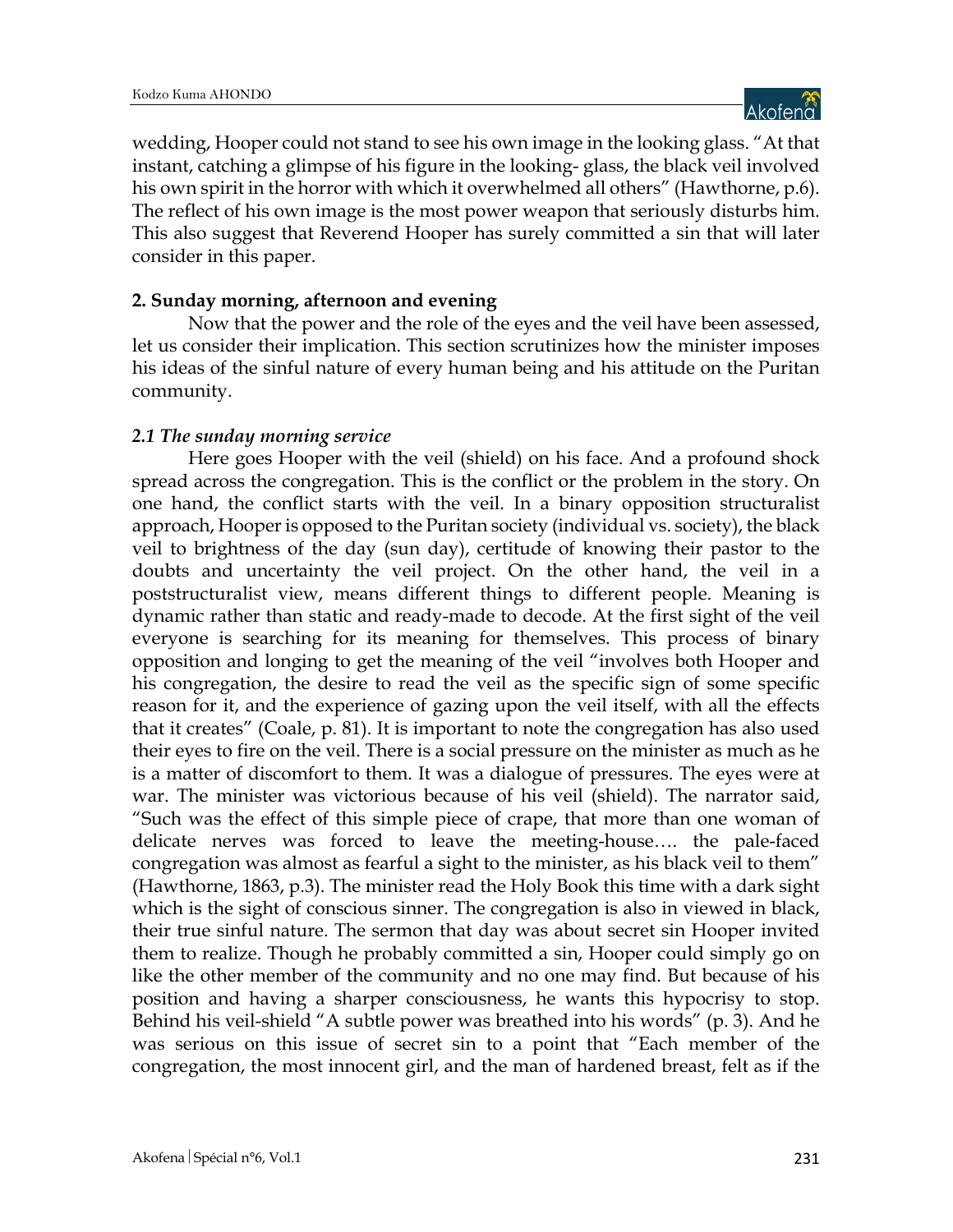

preacher had crept upon them, behind his awful veil, and discovered their hoarded iniquity of deed or thought" (p. 3). He could not do so if the veil was not his shield. This is the beginning of Hooper's lesson to holy self-righteous Puritans. Thomas Walsh (1959) observes that it **"**is one thing that he should make the truly guilty feel their guilt, but quite another to transfer his own neurotic guilt complex to the innocent, making them feel as if they were hoarding iniquity of deed and thought in their hearts" (p. 405). But to Hooper, there is no innocent person in matter of the sinful nature of mankind.

# *2.2 The funeral*

To Wilford people, the minister's black veil means different things in different circumstance. At the church that Sunday morning, they deem it inappropriate. At the funeral the same day, "It was now an appropriate emblem" (Hawthorne, p. 5). So, they easily associate the black veil with death and negative energy. Yet, there was almost no tension nor pressure at the funeral as it was during the sermon in the morning. When he was honoring the dead person "the veil hung straight down from his forehead, so that, if her eyelids had not been closed forever, the dead maiden might have seen his face. Could Mr. Hooper be fearful of her glance, that he so hastily caught back the black veil?" (Hawthorne, p. 5). His security mechanism almost failed him. He became shield-less, therefore vulnerable, even to the dead. The narrator claims that "A person who watched the interview between the dead and living, scrupled not to affirm, that, at the instant when the clergyman's features were disclosed, the corpse had slightly shuddered, rustling the shroud and muslin cap, though the countenance retained the composure of death" (p. 5). So, the veil is not only his shield but also his refuge and stronghold in times of threats and danger. At the funeral, Reverend Hooper did not fail to seize the opportunity to lecture them through his prayer. "The people trembled, though they but darkly understood him when he prayed that they, and himself, and all of mortal race, might be ready, as he trusted this young maiden had been, for the dreadful hour that should snatch the veil from their faces" (p. 5). The veil on the face of Puritans is secret sins they keep hiding from others through a hypocritical life.

# *2.3 The wedding*

The third time the minister shows in public at the wedding where people were not expecting him with the black veil. "The company at the wedding awaited his arrival with impatience, trusting that the strange awe, which had gathered over him throughout the day, would now be dispelled. But such was not the result" (Hawthorne, pp. 5-6). People began to understand that something more serious is going on. At the funeral, the veil puts no pressure on them, but a black veil at a wedding…? This is the highest form disrespect and anti-conformism ever! It was "the same horrible black veil, which had added deeper gloom to the funeral, and could portend nothing but evil to the wedding. Such was its immediate effect on the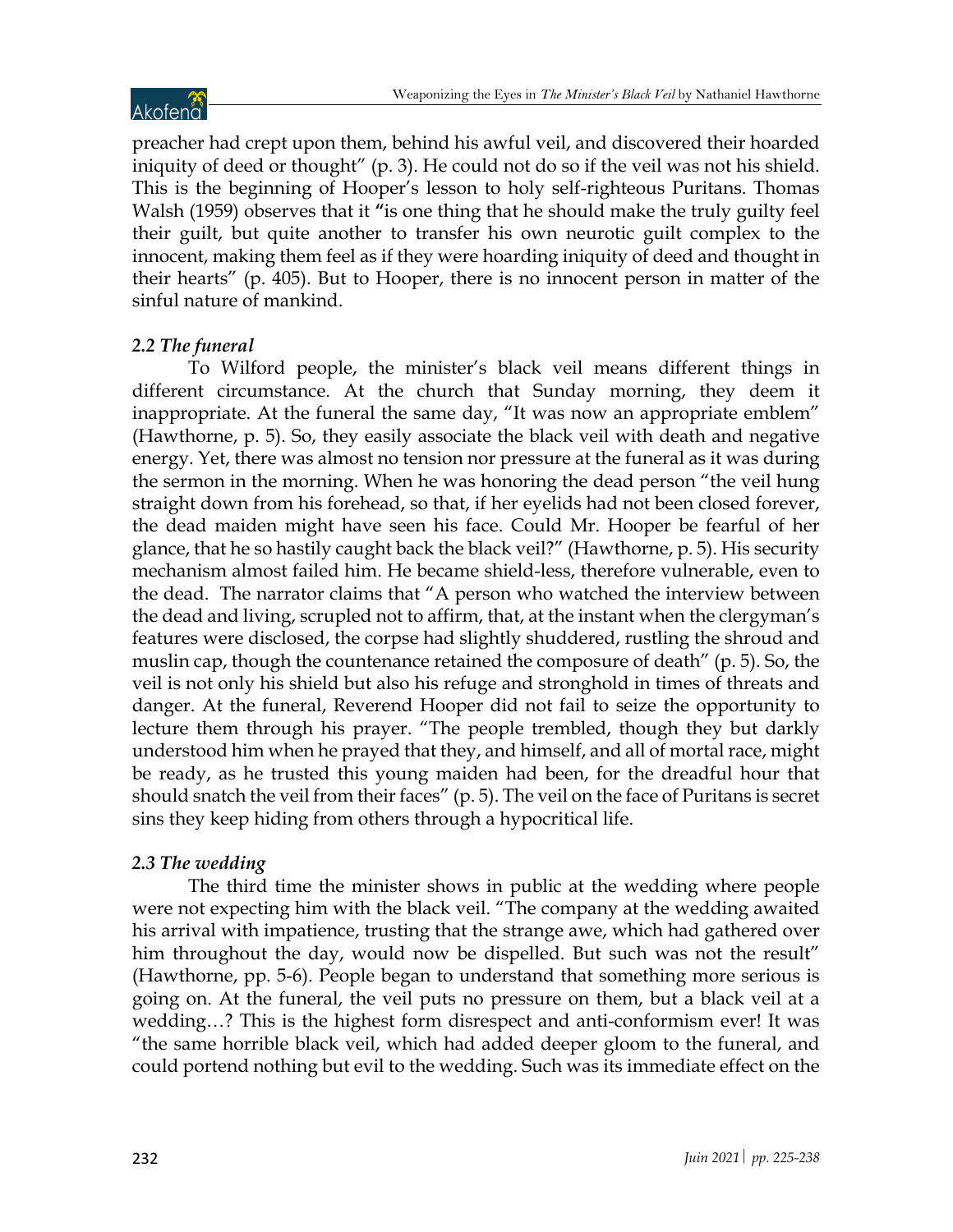guests that a cloud seemed to have rolled duskily from beneath the black crape and dimmed the light of the candles" (p. 6). There is tension in the place. Strangely enough, when the bride and bridegroom stood in front of the minister, the bride's appearance has changed. "the bride's cold fingers quivered in the tremulous hand of the bridegroom, and her deathlike paleness caused a whisper that the maiden who had been buried a few hours before was come from her grave to be married" (p. 6). The comparison between the bride and the dead lady is not innocuous. Is the bride just afraid of the black veil or does she have an affair with the minister? Her death-like attitude is too strange to be linked to the veil only. Was this the minister's secret sin? During the wedding reception, he spilt the wine glass upon seeing his own reflection in the mirror.

### **3. Career Success but personal failure**

In this section of the paper the focus is laid on Hooper's career success and on his failure as an individual. We noted that the veil has moved through various circumstances with a firm attitude from his bearer. Whatever situation, or whoever is in his audience, the minister would not remove this black veil. The Black Veil has become his trademark. And "The veil survives the changes of time after its meanings have turned to dust" (Carnochan, 1969, p. 192). But as the veil resist to time and space, its meaning grows deeper, darker, and gloomier. Saunders claims that "At first *astonishment*, *amazement*, and *confusion* prevail …; then *mystery* and *obscurity* begin to make themselves felt …; *horror* and "dread" soon follow ... (p. 423). Overall, "The veil has varying effects upon different minds and different levels of society" (Fogle, 1948, p. 346)

# *3.1 The black veil and the puritans*

# *-The Milford people*

The narrator reports that "The next day, the whole village of Milford talked of little else than Parson Hooper's black veil" (Hawthorne, p.6). As there was no explanation from Hooper, people's head was full of questions. "What is he feeling? What does he feel toward them? What plans is he forming? What actions might he undertake?" (Saunders, p. 423). The real issue is the veil directly accuses everyone. "Hooper, of course, in confessing all confesses nothing specific, with the result that his wearing the veil accuses everyone as much as himself" (Morsberger, p.459). And people are not at ease in his presence. To them, only "Thieves, kidnappers, and other criminals habitually mask their faces to hide their identity and thus evade capture and punishment. Often the masking itself serves to increase the terror of victims, who find themselves at the mercy of unknown and unknowable persons" (p. 425). At least if they could read his eyes, they would be appeased. ""Our parson has gone mad!" cried Goodman Gray, following him across the threshold" (Hawthorne, p. 2). Moreover, "None, as on former occasions, aspired to the honor of walking by their pastor's side" (p. 4). People were afraid of the minister. The narrator highlights the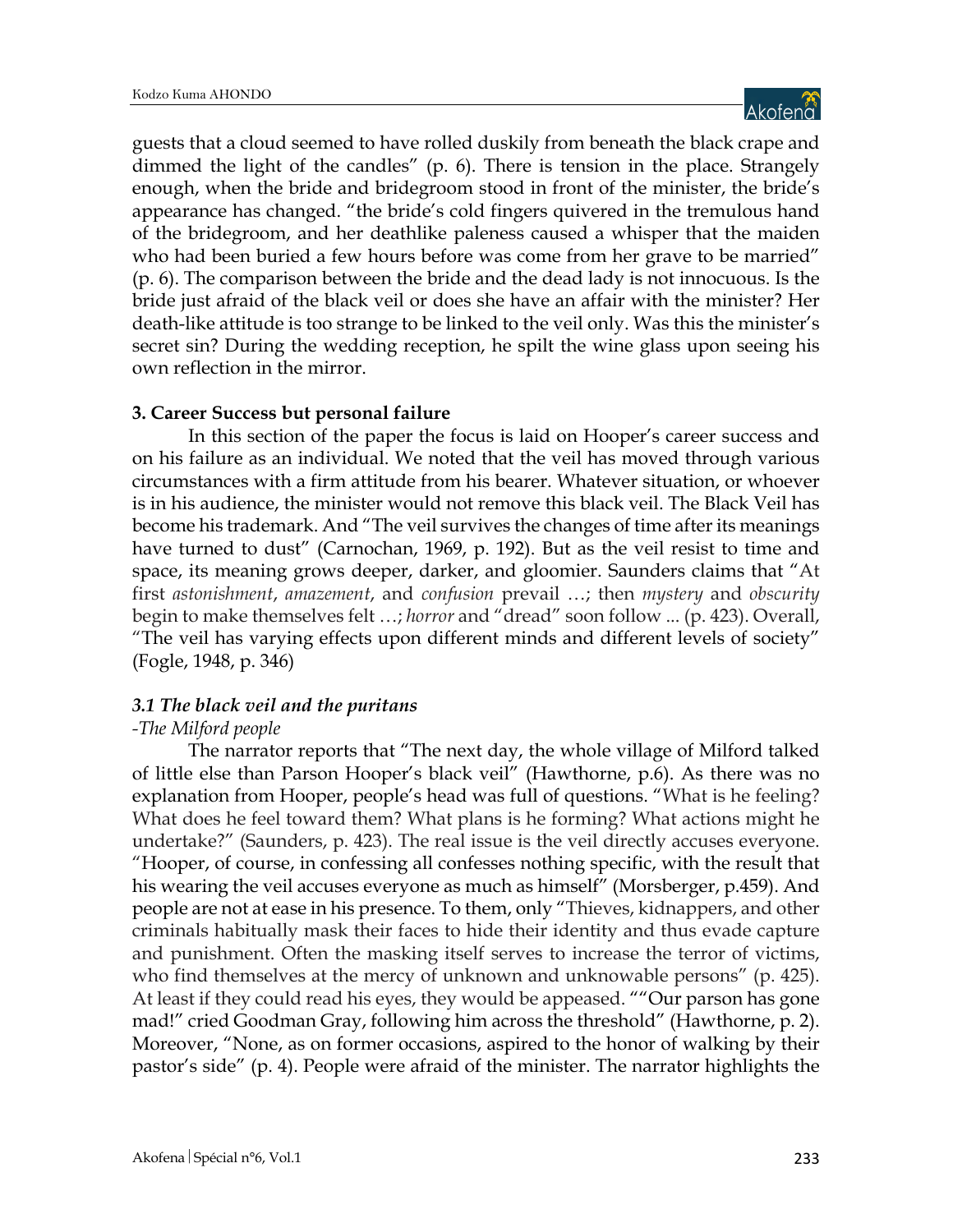

reaction of women to the veil. ""Truly do I," replied the lady; "and I would not be alone with him for the world. I wonder he is not afraid to be alone with himself!"" (Hawthorne, p. 4). This woman's "emotional" reaction is in a binary opposition to her husband's. ""Something must surely be amiss with Mr. Hooper's intellects," observed her husband, the physician of the village" (p. 4). Not only this, but Hawthorne also opposes adults' reaction to children. The latter were imitating the minister. "The children babbled of it on their way to school. One imitative little imp covered his face with an old black handkerchief, thereby so affrighting his playmates that the panic seized himself, and he well-nigh lost his wits by his own waggery" (p. 6). Curiously enough, as the meaning of the veil grows deeper, darker, and gloomier, children's reaction moves accordingly. This fires back on the minister as well. "It grieved him, to the very depth of his kind heart, to observe how the children fled from his approach, breaking up their merriest sports, while his melancholy figure was yet afar off" (Hawthorne, p. 10). The opposition between the minister and the children resides in the fact they are innocent and not even aware of what evil mankind is capable off. The children's attitude is also a natural element that fire bullets that easily pierce his shield. In addition, the minister has a strong influence on dying. "Dying sinners cried aloud for Mr. Hooper and would not yield their breath till he appeared; though ever, as he stooped to whisper consolation, they shuddered at the veiled face so near their own" (p. 10). Here again, it is important to remind the reader that the exchange between the minister and the others is basically through the eyes. And to assess both the minister and the Puritan, the reader sues their own eyes as well.

### *-Elizabeth*

Due to their incapacity to inquire from Hooper about the veil, all hopes turned to Elizabeth, his fiancée. She was sure this a very simple issue and she can remove that black veil. Here too there is a binary opposition between man and woman. Elizabeth has utilized the extreme and ultimate weapon on Hooper. ""No," said she aloud, and smiling, "there is nothing terrible in this piece of crape, except that it hides a face which I am always glad to look upon. Come, good sir, let the sunshine from behind the cloud. First lay aside your black veil: then tell me why you put it on"" (Hawthorne, pp. 7-8). Her attack is well coated in layers of flattery, but Hooper would not lower his guard. The veil-shield holds firm. One can see the image of Eve trying to seduce Adam into sin. Only this Adam (Hooper) is too aware of sin. "For a few moments she appeared lost in thought, considering, probably, what new methods might be tried to withdraw her lover from so dark a fantasy, which, if it had no other meaning, was perhaps a symptom of mental disease" (Hawthorne, pp. 8-9). After many strong but cunning attempts, Elizabeth realizes that she cannot change him. "Though of a firmer character than his own, the tears rolled down her cheeks" (pp. 8-9). From this last attempt nobody ever tried to ask a single question about the veil.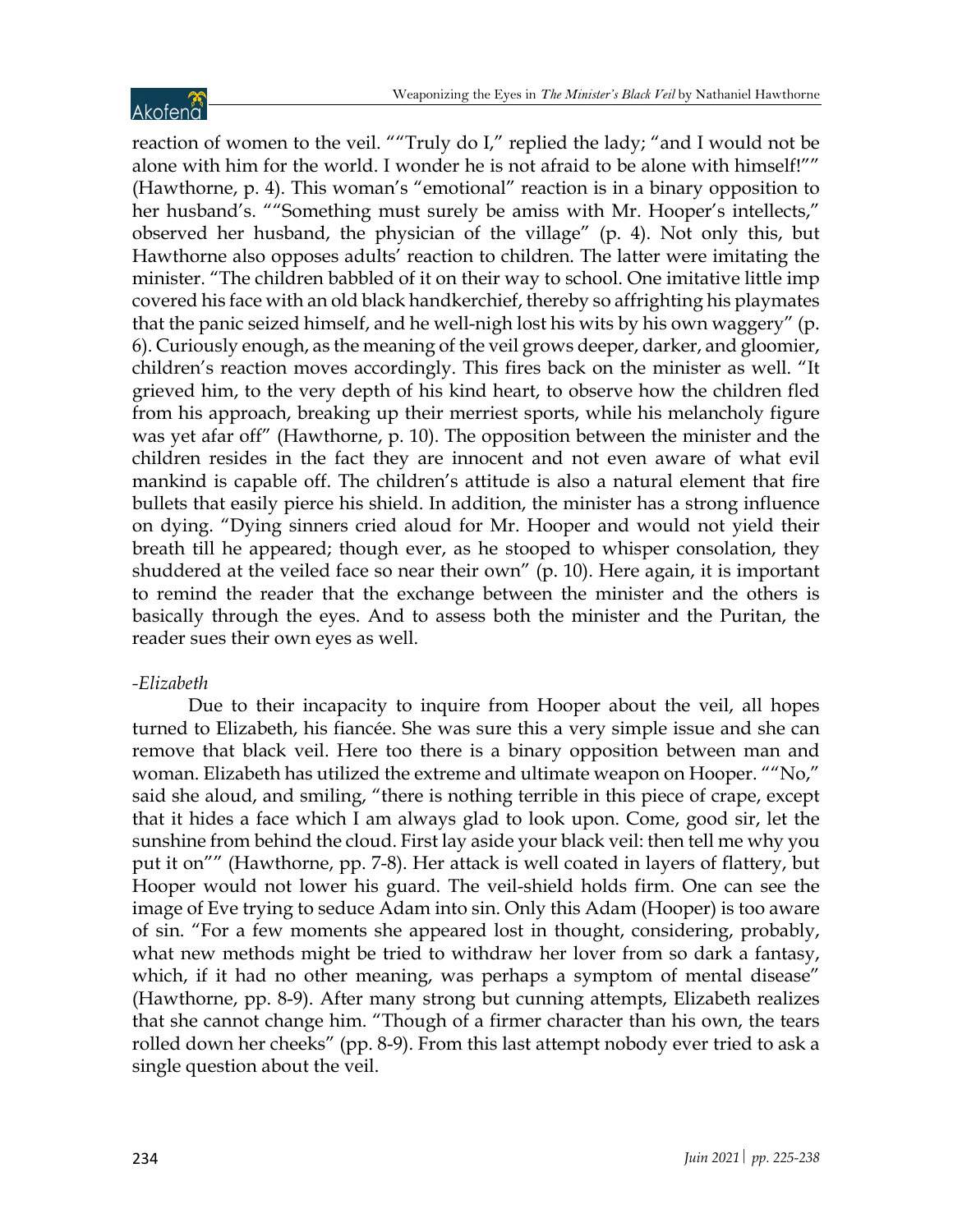

### *3.2 Gaining popularity*

Fogle (1948) observes that "In one respect, however, the veil makes Mr. Hooper a more efficient clergyman, for it "enabled him to sympathize with all dark affections" (p. 347). The narrator explains this clearly. "Among all its bad influences, the black veil had the one desirable effect of making its wearer a very efficient clergyman" (Hawthorne, p. 10). Hooper has become "a man of awful power over souls" (p. 10). And Reverend Hooper has become very popular. "Strangers came long distances to attend service at his church, with the mere idle purpose of gazing at his figure, because it was forbidden them to behold his face" (pp. 10-11). He was even appointed to preach the election sermon during Governor Belcher's administration. "Covered with his black veil, he stood before the chief magistrate, the council, and the representatives, and wrought so deep an impression that the legislative measures of that year were characterized by all the gloom and piety of our earliest ancestral sway" (p. 11).

Hooper's career success keeps growing. "As years wore on, shedding their snows above his sable veil, he acquired a name throughout the New England churches, and they called him Father Hooper" (Hawthorne, p. 11). Two point can be raised from this quote. The first is the binary opposition between the white color of the snow and the sable color (black) of the veil. This reveals the permanent tension that exists in the whole story from start to end. The other point is that Hawthorne has brought a Roman Catholic attribute by calling a Puritan and Protestant minister "Father." This exposes the author's admiration for the Catholic Church where the confession of sins is well rooted. As Thomas Wentworth Higginson (1899) highlights in an interview with Mrs. Hawthorne on how people with hidden would come to confess secret sins to her husband. "This happened, she said, "after the publication of *The Scarlet Letter*, which made them regard him as father-confessor for all hidden sins see him and unburden their souls" (p. 2). That is the image the writer hides behind "Father Hooper". Saunders also condones Hooper's attitude when he explains that "Because he is a spiritual and ethical leader in his community, there is professional justification for his decision to assume the function of a living sermon. His role as clergyman requires him to encourage critical self-examination" (pp. 427- 428). This is self-sacrificing, and it participated in his popularity and career success.

#### *3.3 Personal failure*

Although Reverend Hooper has a brilliant and successful career, he fails as an individual. This view is supported by Samuel Coale. "As for the Reverend Mr. Hooper, he succeeds as a minister but fails as a man. In confusing his role or function with his inner self- he makes that self an object lesson for his people by wearing the veil and in doing so rejects Elizabeth" (pp. 81-82). And Santangelo reinforces this by sustaining that the "human veil has a dual function. It makes color, and it traps him within himself. and cuts himself off from natural world" (p. 62).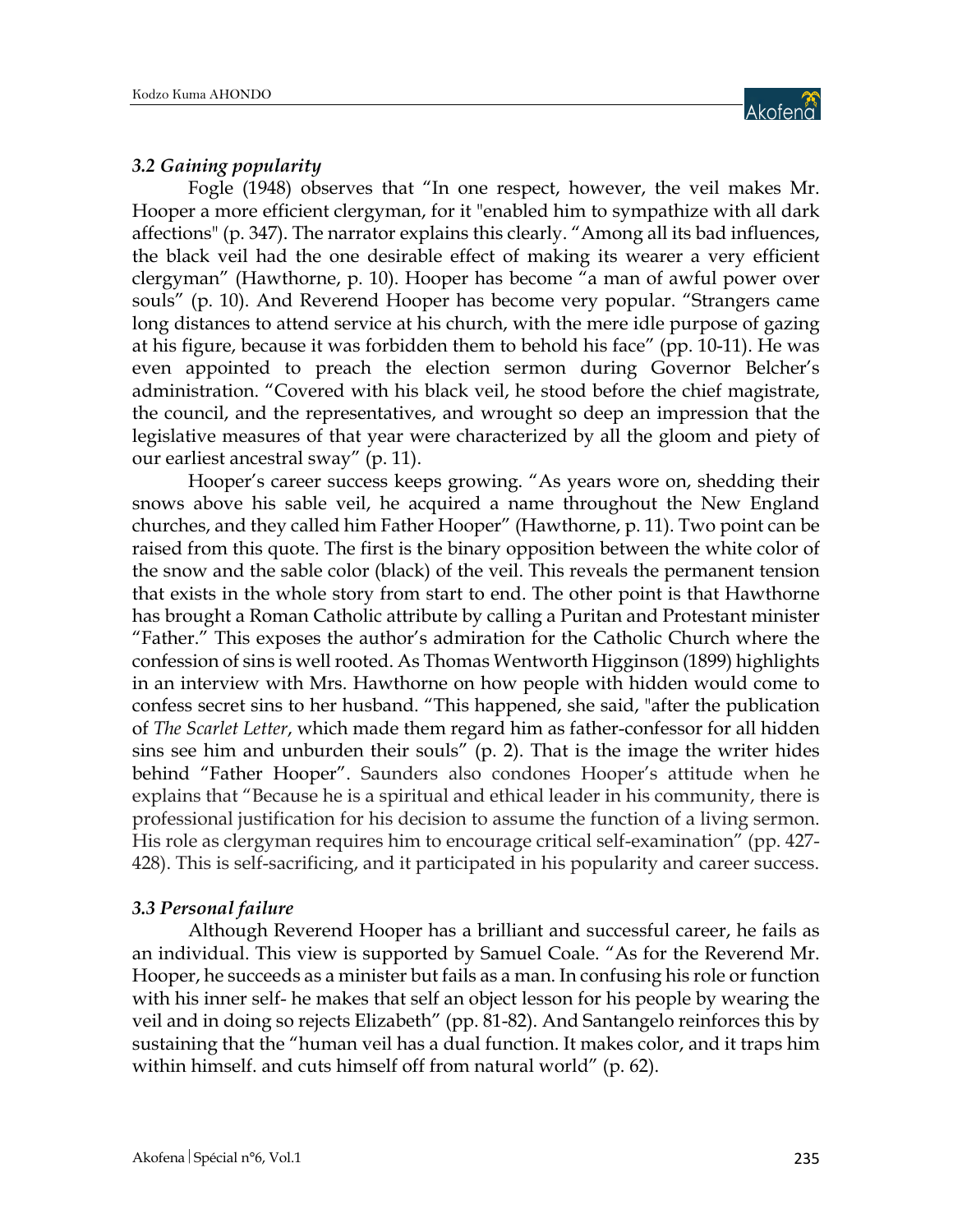

# *-Unexpected results*

When Reverend Hooper confuses his function and his own self in donning the Black Veil, he has become a miserable man. Thomas Walsh (1959) remarked that "… ironically, the veil's effect on the minister is almost opposite to that which he intended" (p. 405). Victor Strandberg (1968) added that "The effect of the veil on the minister himself, then, is as appalling as it is to others" (p. 568). The ironic results of the Black Veil reveal the minister's personal flaws. Earle Stibitz (1962, p.182) observes that "This is the sin Hooper commits by his self- righteous and selfdeceptive insistence upon wearing the veil". The minister is a bit too ", which makes him take such an extreme risky decision. Hooper's intention was laudable but by veil-shielding his weapon-eyes, he subjugates the whole community. They extremely hate their vulnerability in his presence. And this is why "[…] with the multitude, good Mr. Hooper was irreparably a bugbear. He could not walk the street with any peace of mind, so conscious was he that the gentle and timid would turn aside to avoid him, and that others would make it a point of hardihood to throw themselves in his way" (Hawthorne, p. 9). Since of the Milforders could no more stand this vulnerability and the gloom, and the silence Hooper imposed on them through the veil, they display their boldness by throwing themselves in his way. The narrator announces that "The impertinence of the latter class compelled him to give up his customary walk at sunset to the burial ground; for when he leaned pensively over the gate, there would always be faces behind the gravestones, peeping at his black veil." (pp. 9-10) As years went by, the veil lost its power over people, and people's attitude and behavior fire back at the minister.

# *-Ambiguity of two extremes*

Nathaniel xHawthorne has also shown ambiguity, ambivalence, and antithesis throughout the story. Thomas Walsh argued that "The light-dark imagery of the tale clearly reveals what harm the veil works in Mr. looper's soul**"** (p. 405). This binary opposition is further exposed as people referred to the minister as "good Mr. Hooper." His goodness opposes the gloom of the veil. The antithesis in this resides in the very opposing nature of "goodness" and "gloom." Reverend Hooper, though not sure of his own fate, still hangs feverishly to hope. This hope is suggested by his smile. "The minister's smile is mentioned eight times and is associated with the light image" (Walsh, 1959, p. 406). It is only this smile-light imagery that keeps the minister alive all these years.

The veil-dark imagery is balanced against the smile-light imagery throughout the tale, and from it arises the true ambiguity of the tale: we can never be sure of the minister's final destiny because the minister is not sure of it**.**

Walsh (1959, p.406)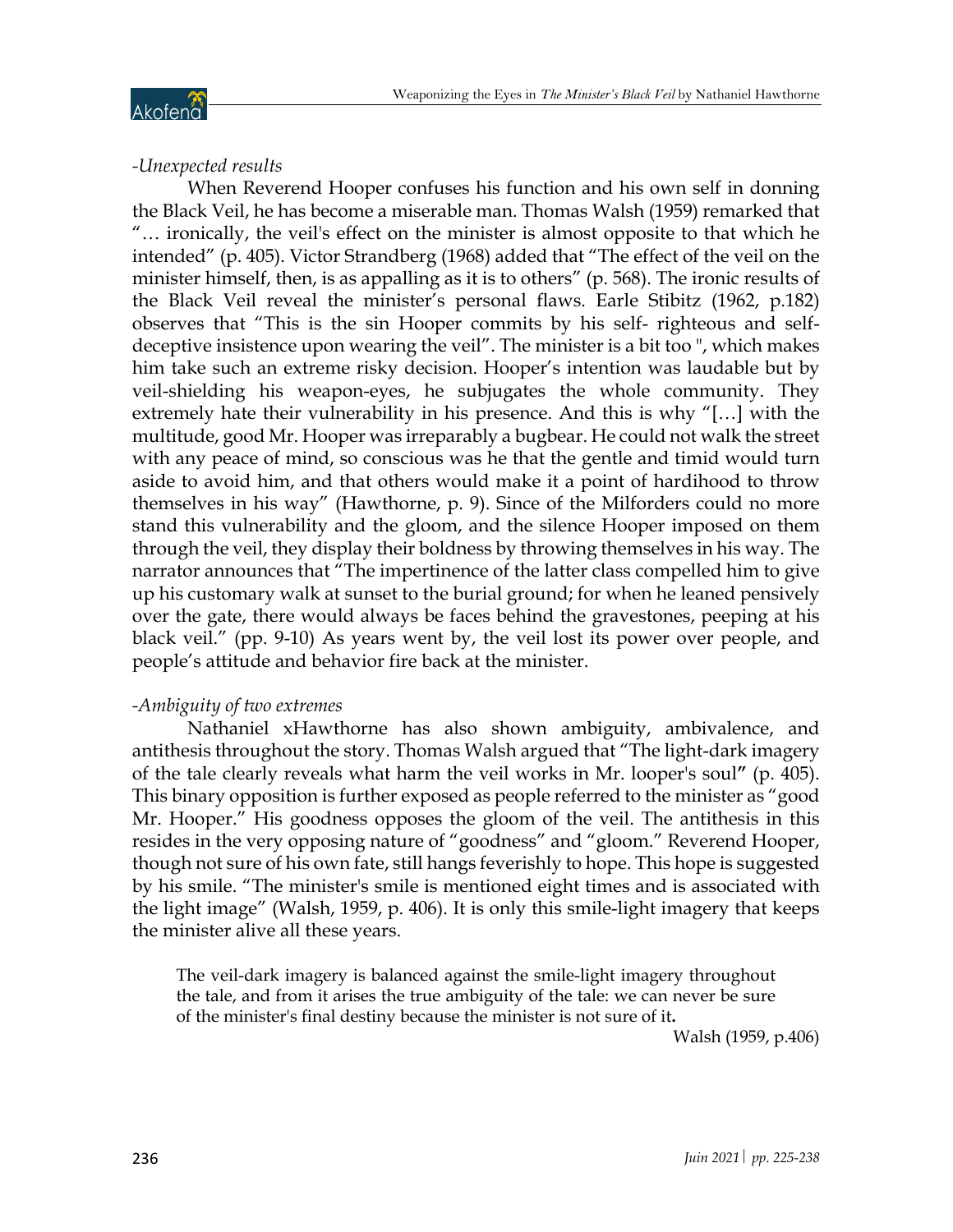

Ambiguity is a technique used by the writer to generate a permanent suspense which keep the story interesting and moving. For if the reader known the final destiny of the minister, the story would lose its literary values and appraisal. As a matter of fact, Hooper's smile "[…] indicates that he has not been completely enveloped by the terrifying black veil which has multiplied his doubts about his own salvation**"** (Walsh, p. 406). All in all, Reverend Hooper in discovering and understanding the sinful nature of himself and the others sets up life philosophy. "The authentic self could be established only in isolation and in blackness and through loving service to humanity, not in personal happiness" (Santangelo, p. 66). But personal happiness should not enter in binary opposition and antithesis with service to humanity. One can enjoy personal happiness in serving humanity. And this is even the highest form of personal happiness. As this study has come to an end, it is of a tremendous significance to note that one crucial value is missing in Hooper's noble life philosophy: forgiveness. Morsberger (1973, p.461) complains that "What is missing in Father Hooper's flawed Christianity is forgiveness". Because we are sinful beings, mankind forgiveness is that mercy bringing us from the bottomless pits of our negative undertakings.

### **Conclusion**

At the end of this study, one can clearly see how the use of gazes (eyes) is rampant in the short story. Nathaniel s Hawthorne has used the eyes of Hooper as power weapon to subdue and imposes his vision to the Puritan community while using the Black Veil as a shield to neutralize all the community gaze-attacks on the minister. Psychoanalysis has helped to show that the rigid Puritan Doctrine (the Superego) prompted people to be hypocritical as all of them are perpetual sinners, which makes Hooper to challenge its grounding structures. Hooper's Ego is tormented the fiercely conflict between his Id and the Puritan Superego. Due to the fact the Black Veil is a symbol of which the meaning has to be found, the poststructuralist approach reveals that the reactions of men, women, children, the Governor, the Council assembly differ from one other because meaning is a dynamic issue and is never static. The good nature of Reverend Hooper, the smile-light imagery on one hand, the gloom of the Black Veil, the conflict between Hooper and the Puritan society on the other hand induce the choice of structuralist approach to scrutinize these binary oppositions. This study has highlighted the fact that one individual has the power to challenge and even change social norms. It has also shown that a human being is mysterious and deceiving being who can never be thoroughly known. The question is "Do we really know the people we live with?" We can read and interpret messages in the eyes of people but fail to know who they really are. In addition, our sense organs, namely the eyes and the voice, are not mere communication tools, but powerful weapons to impose one's will to the other. In this way, Hawthorne's The Minister's Black Veil" invites the reader to gauge the social norms of his community before abiding by them.